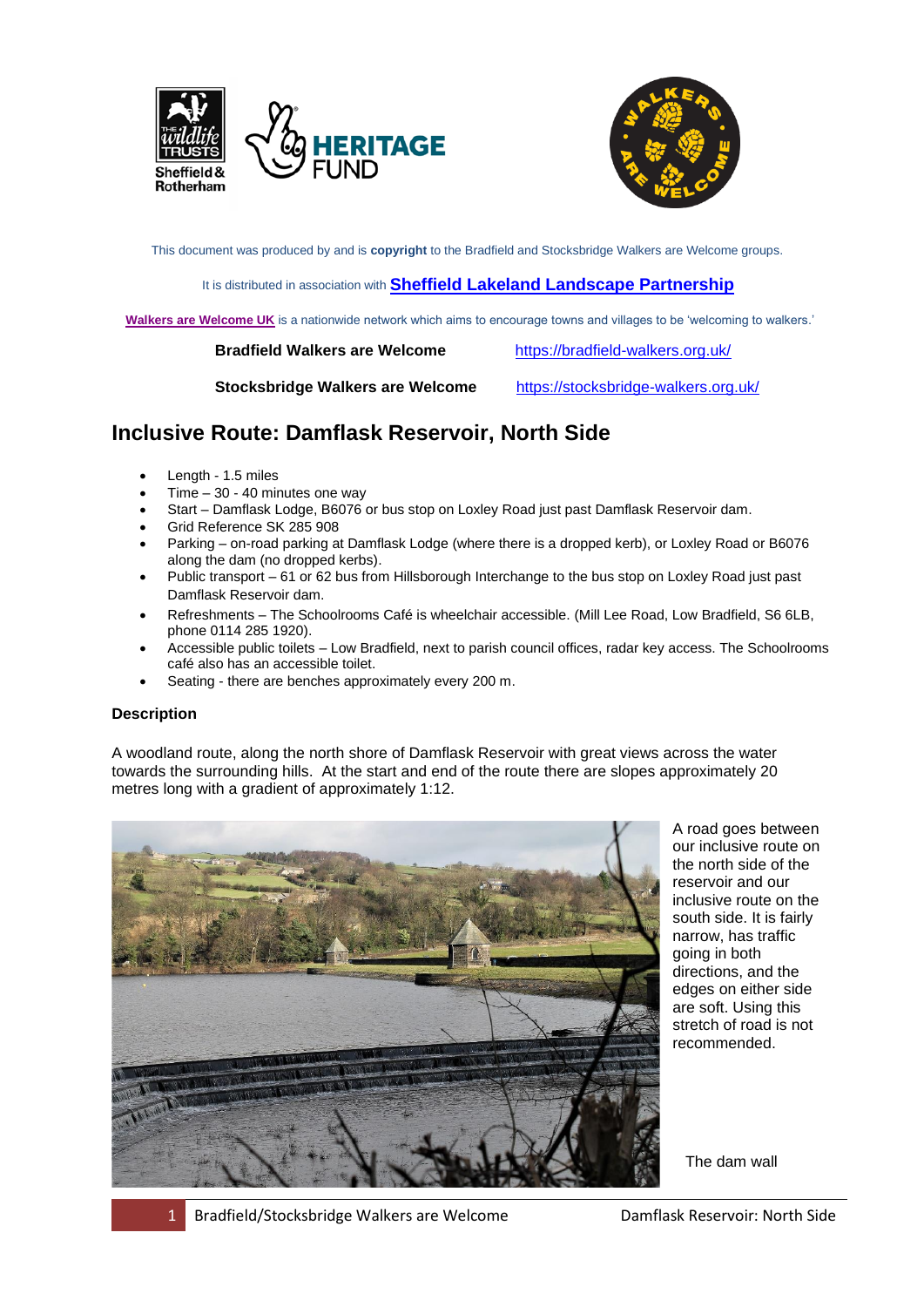#### **Access Information**

**Road/off road:** The route from Damflask Lodge to the entrance to the shore path follows the dam wall road (B6076) and Loxley Road, both of which have pavements (1).

**Surface:** The paths are firm compacted sand / stone with occasional shallow muddy patches. Tactile paving at the entrance by the bus stop and at the end of the route where it joins the Lamb Hill.



**Width of path:** On average 1.5 m wide, sometimes up to 2 m (2). There is one place between tree roots where it is only 80 cm wide. The entrance by the bus stop on Loxley Road is 91 cm wide.

**Camber:** Generally flat, with the occasional slight camber.



**Gradients:** At both the start and the end of the path on the north side of the reservoir there is a slope approximately 20 m long with a gradient of approximately 1:12. Between the start and the end, the path is mainly flat with some shorter more gentle gradients.



**Rails / Edges:** In two places the path crosses a stream and there is a wooden bridge. Rails extend along the path before and after the bridge for approximately 100 m. At the end of the path there is a rail for approximately 50 m (3).

There is foliage on each side of the path. The distance between the path and the water is variable and in some places the water is approximately 20 cm from the path, with grass between the path and the water. The height of the path varies. There are no painted lines at the edges of the path.

There is a wall along the lefthand side of the dam wall road (B6076).

**Obstacles:** At the edge of the pavement at either end of the bridge over the weir, at the south end of the dam wall, there are protruding capstones (4).

There are no stiles, gates, or narrow plank bridges. At the time of writing there were no obvious overhanging branches.

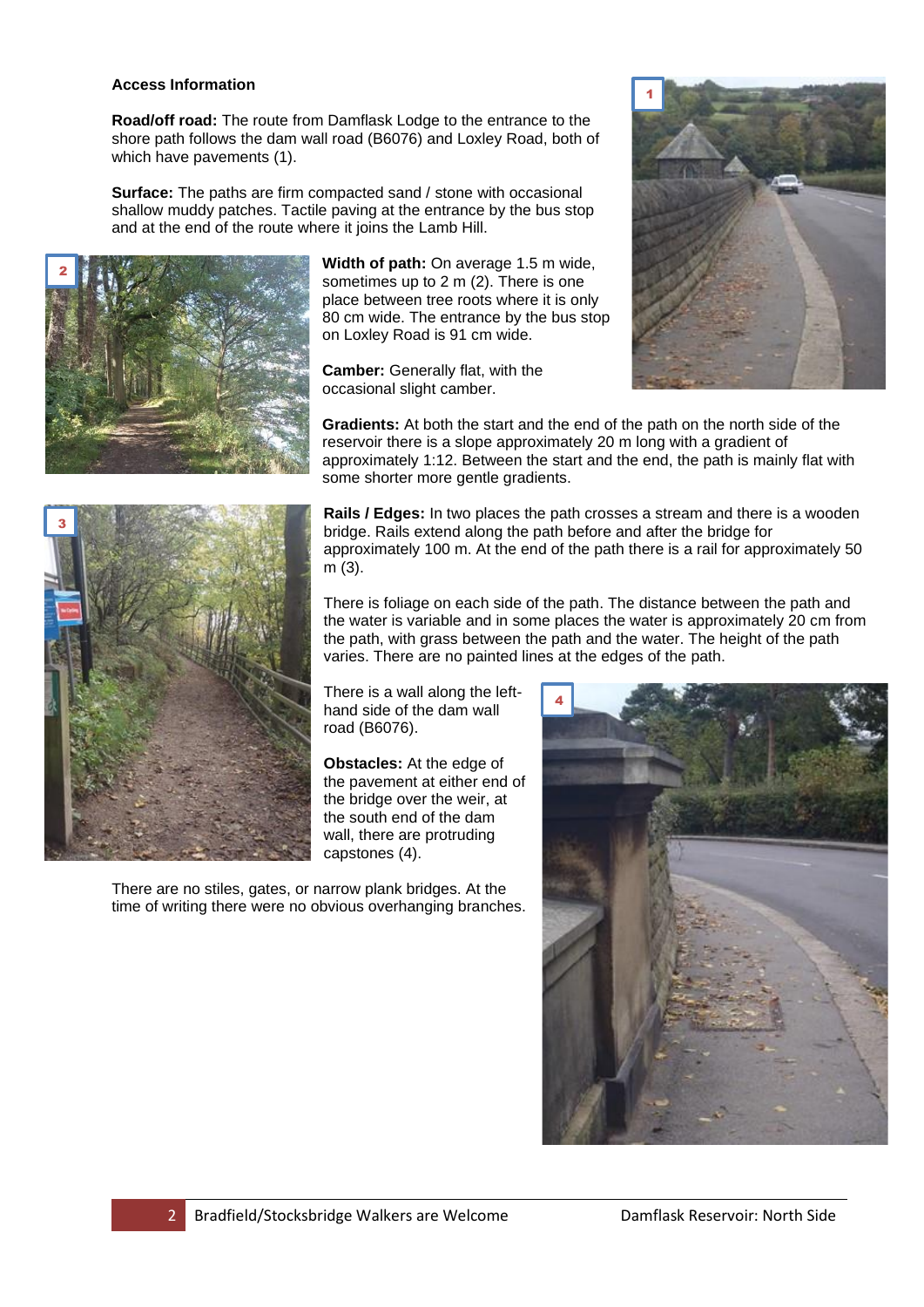### **Route Instructions**

- 1. Follow the road with the reservoir on your left until you reach the entrance to the route  $(1)$ . This is a few metres from the bus stop. From Damflask Lodge it is approximately 450 m along the B6076 (New Road) across the reservoir dam. There is a pavement all the way along the road.
- 2. Follow the path along the reservoir shore for approximately one mile (2).
- 3. The path then comes to a minor road (Lamb Hill), where the inclusive route ends (3). (Lamb Hill leads to the inclusive route on the south side of the reservoir and to Low Bradfield; however, the road is fairly narrow, has traffic going in both directions, and the edges are soft on each side of the road. Using this road is not recommended.)







## **Historical Notes and Points of Interest**

The reservoir was constructed in 1867 as one of a group of reservoirs in the area built to supply both fresh drinking water and a guaranteed supply of running water to the population and industries of Sheffield. It has a capacity of 1,123 million gallons and a maximum depth of 88 feet (27 m). Today it is also used by rowing and sailing clubs and for fishing. It takes its name from Damflask village which stood just about where the reservoir embankment is today. Early maps show that a corn mill, paper mill, wire mill, public house and a cluster of houses existed in 1850. Nothing was rebuilt when the village was washed away in the 1864 Sheffield flood as plans were already in place to construct the reservoir.

Reference: Dungworth, Storrs and District Local History Group (1985) 'A Walk into History – a collection of memories, facts and photographs' Hudson Print Ltd., Warrington.